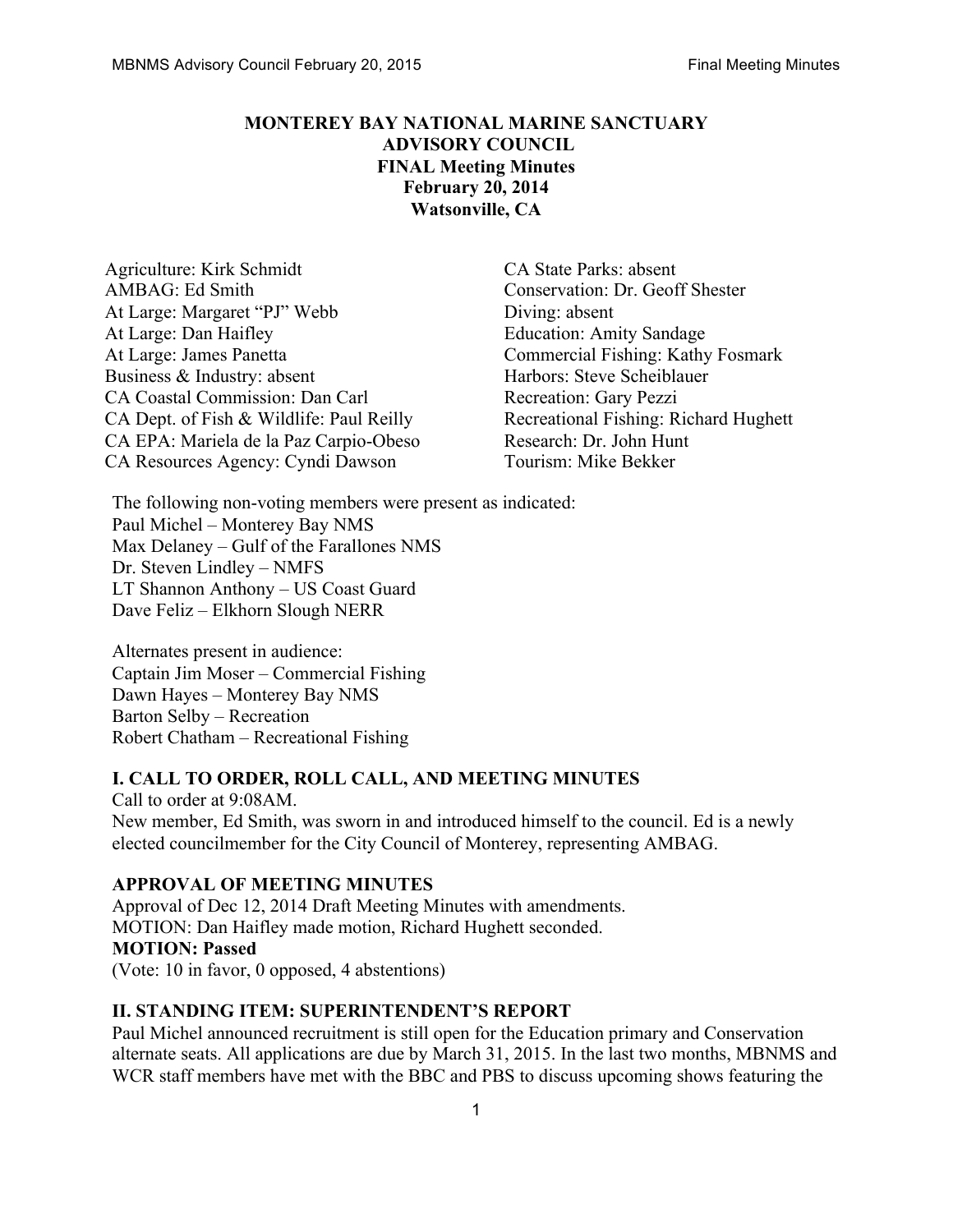Sanctuary. The BBC and PBS will broadcast approximately four "live" shows in late August through early September. Paul and staff are working on providing the networks with access to particular locations of interest. On February 21, 2015, the final ocean movie night will take place at the Hearst Castle Theater in San Simeon. Ocean movie nights will return in February 2016 with another month-long (Saturdays) movie series. Paul also announced two missions coming up this spring. From March  $2^{nd}$ -March  $22^{nd}$ , the Maritime Heritage Program at ONMS, GFNMS and Boeing will do 3D sonar surveys of the USS Independence in order to gather images and precisely map the shipwreck. Paul went on to share a brief history of the USS Independence with the council. After completing the mission the images will be shared with the media. In May, the MBNMS Research Team will go to Davidson Seamount to conduct bird and mammal surveys, nighttime mid-water surveys of fishes, sampling for microplastics and do oceanographic sampling including environmental DNA.

Max Delaney shared the latest information on the GFNMS and CBNMS expansion, which expands northward near Manchester State Beach. The final stages of the process are near completion. Last-minute discussions were requested by the US Coast Guard to figure out the final details with NOAA and ensure no conflicts exist. Once the proposed rule has been finalized, 45 consecutive days of congressional session will take place. Implementing the expansion is planned to begin April 25, 2015. As part of the expansion, GFNMS is also expanding its monitoring programs. Staff members have been reaching out to the local community and organizations to increase support for monitoring efforts and citizen science opportunities. Max also highlighted some updates for the Maverick's Surf Contest. A new management organization has been running the program this year. So far there has been a positive experience with this group in meeting with GFNMS and acquiring the necessary authorizations and permits. Now they are waiting for sufficient surfing conditions. There will not be a festival to accompany the contest this year, which presents potential crowd control issues near Pillar Point as on-lookers seek closer vantage points. Max also shared an update on the Ocean Climate Initiative. Sara Hutto and her team have completed a vulnerability assessment for the north central California coast and ocean study region, which includes the northern portion of MBNMS. Staff is compiling a Climate Smart Adaptation working group to use the results from the assessment to develop adaptive management recommendations. Sara will give a webinar presentation on this topic on March  $12<sup>th</sup>$ . GFNMS is seeking new members to fulfill the community-at-large San Francisco/San Mateo seat (primary); conservation seats (primary and alternate); and maritime activities-commercial seat (primary and alternate).

#### Advisory Council Member Discussion:

Q: Steve: Can you speak about the ASBS sampling? MBNMS participates through the Urban Watch program to do nearshore monitoring to inform the Regional Water Board on water quality. In this area, the Central Group focuses on general exceptions to discharge into the ASBS. The coalition is collecting samples to characterize. Samples are collected from the receiving waters and reference sites. Go to the ASBS website and you will see work plans for sampling.

Q: How are the guidelines for desalination serving MBNMS, have there been any problems? A: the guidelines are a map of challenges and regulations and compliance issues; we need a regional approach to desalination and polices. Overall, the guidelines are serving MBNMS well. Q: Are the guidelines posted on the website? A: Yes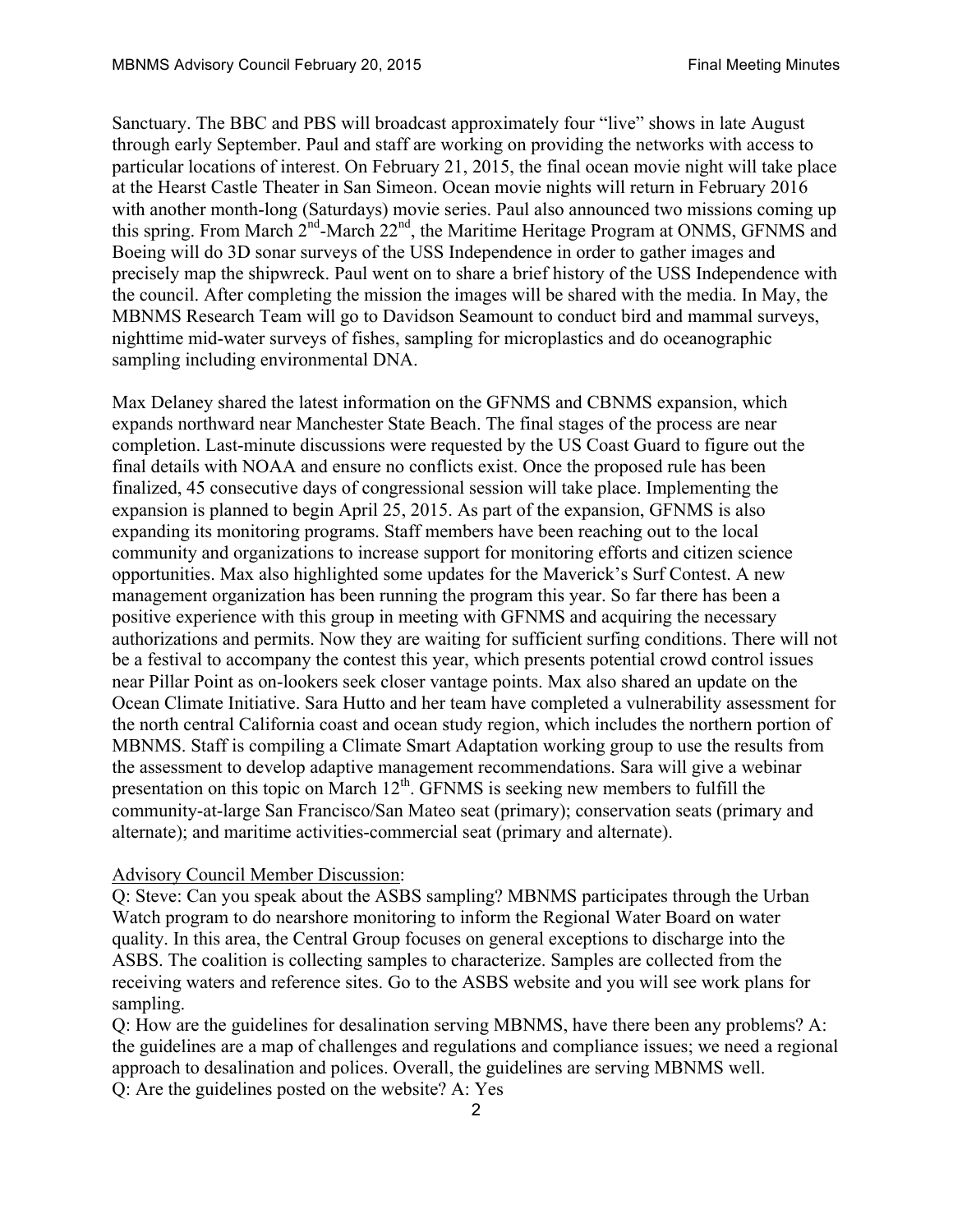Q: What's the difference between an autonomous underwater vehicle and an ROV? A: AUV is preprogrammed to go to specific coordinates, collect information and return. ROV is tethered to the boat and controlled from the ship.

Q: Are there any negative impacts for the use of the sonar? A: No.

Q: Can the AUVs be controlled from the ship? A: The AUVs can be.

Q: Have there been studies on the bright lights mounted on the AUVs that could harm the organisms at depths? A: No work has been done on that yet.

# **III. PUBLIC COMMENT FOR ITEMS NOT ON THE AGENDA**

Public Comment:

Mt. Madonna School 5<sup>th</sup> grade class gave a speech on boating laws and protection of Orcas and other whales. See the speech in Appendix A.

Jared Farst – Mount Madonna School I would like you to make boating laws around whales.

Bryce Adams – Mount Madonna School I would like you to consider making boating laws in the Monterey Bay.

Kayla Goldstein – Mount Madonna School

I would very much appreciate it if you could help get boating laws in the Monterey Bay for about 100-200 yd distance and other boating laws to protect them.

Blythe Wilson – Mount Madonna School

My 5<sup>th</sup> grade class would like to protect the whales of our Sanctuary and request your support in boating laws in the Monterey Bay. On our field trip to the Sanctuary Exploration Center, we learned they didn't have boating laws because they would be too hard to enforce.

Meris Brown – Mount Madonna School I would like it if you could put laws around whales for boats to stay 100 yards away.

Amirah Ibragimchayeva – Mount Madonna School

We would like you to consider our request on passing boating laws around whales to protect them and ourselves in the Monterey Bay National Marine Sanctuary.

Grace Timan – Mount Madonna School

We would like boating laws because orcas and many other marine mammals are being hurt. What we want is for there to be at least a 50 yard law.

Addy – Mount Madonna School I would like a 100-200yd distance around the whales and no idling. Maddy Erbe – Mount Madonna School I think we need a 100 yard distance from whales, must stay out of a whale's path and no idling on the water in the Monterey Bay.

Denali Spector – Mount Madonna School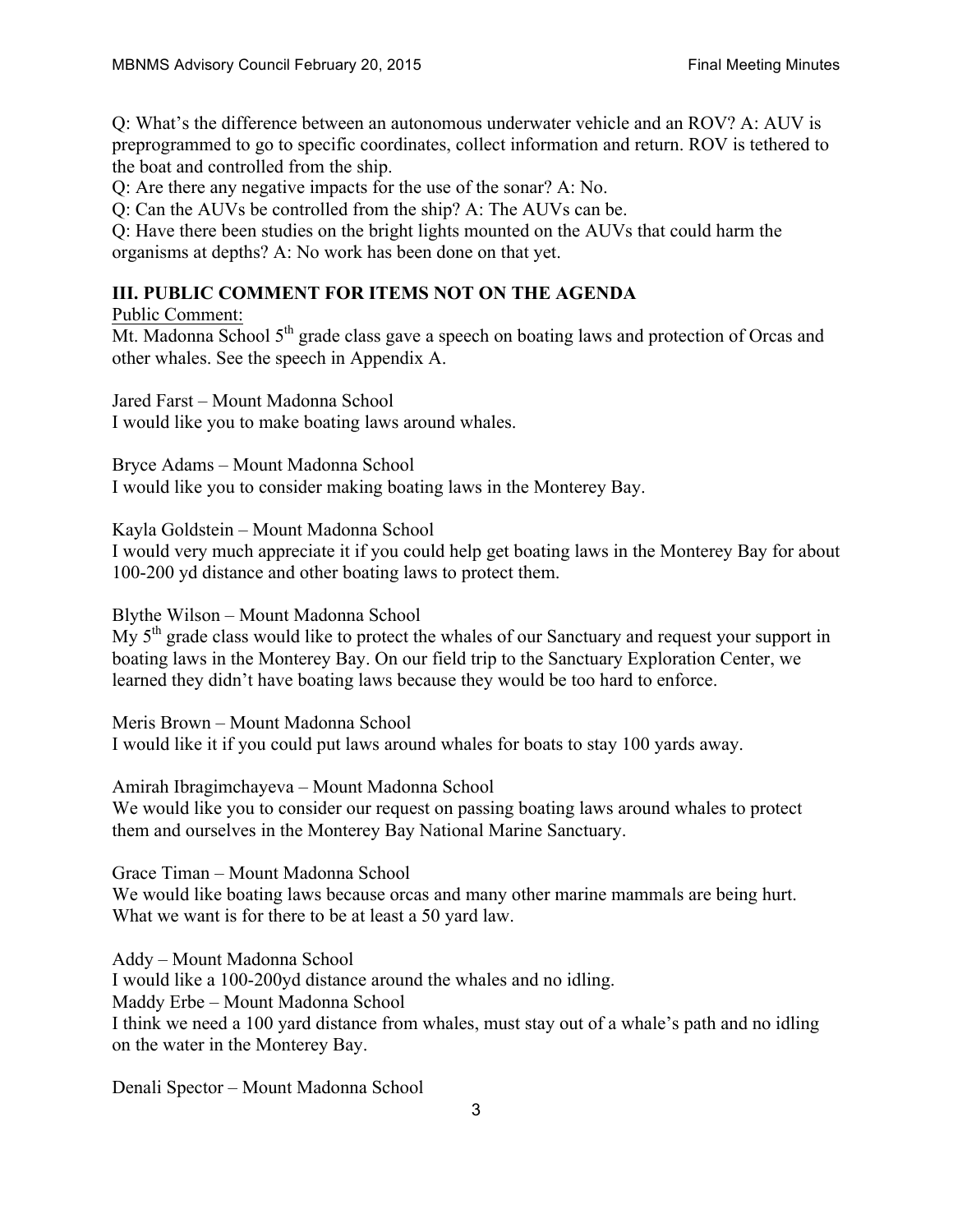I would love if you would make boating laws in Monterey so whales and Orcas can be safe and sound.

Benjamin Pearson – Mount Madonna School I think there should be a boating law because these fascinating creatures should stay alive and future generations should see them.

Simone McIntyre – Mount Madonna School I would appreciate it if you could make a boating law so that southern resident Orcas don't get extinct in our lifetime. Thank you!

Summery Howley – Mount Madonna School I would appreciate it if you could work toward a boating law of 100yd around whales.

Jessica Cambell – Mount Madonna School To support my students and my personal opinion, I would request that whales be enjoyed in the wild but respected by keeping a 100-200yd distance law. Thank you.

Peggy Stap – Whale Entanglement Team (WET) & Marine Life Studies Request that yardage in viewing whales and dolphins be made a regulation and not just a recommendation so it can be enforced. And I want the distance for transient Orcas to be increased from 50yd to 100yd and make a separate regulation for southern resident Orcas to 200yd as they are endangered and there are only 79 left. They occasionally come to MBNMS in their search for salmon.

The students' speech was well received by the council and members commended the class for sharing their information. Paul commented that with management plan coming up, he would like to keep these concerns in mind.

# **IV. INFORMATION ITEM: DRAFT MANAGEMENT PLAN REVIEW UPDATE PROCESS SCHEDULE**

Paul shared the draft process schedule for management plan review. The purpose is to determine what information is still relevant, what is no longer relevant, what needs to be updated, what action plans have been implemented and what remains to be implemented. Paul hopes the management plan update will be a complimentary document to the original plan and be completed by winter 2018. The first year of the process will begin with an internal review assessment, public scoping meetings and findings report. The year will end with finalizing a work plan and forming working groups around specific issues/topics. In year two, from April 2016-March 2017, the majority of the time will be spent writing the draft updated plan with revised regulations, a draft EIS and draft rule. By March 2017 issue a draft plan with regulatory changes and start the 60-day public comment period on the draft EIS. The final year of this process, June 2017-Jan 2018 will focus on prepping the final plan and EIS and issue the final rule around February/March 2018.

Advisory Council Member Discussion: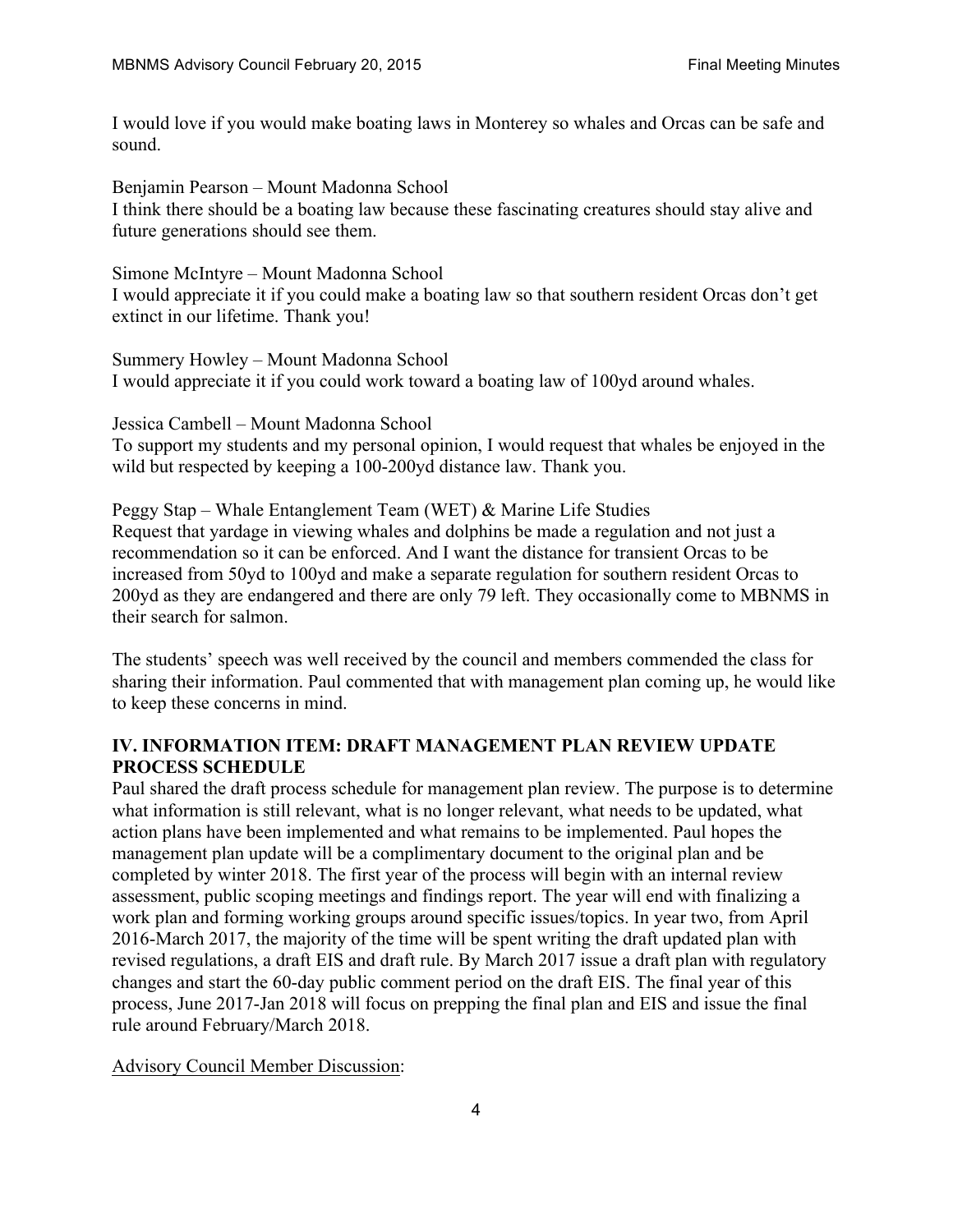Q: With regard to the schedule, how you will address taking input from the fishing community? Is it possible to add the fishing community into the process? A: Special working groups will be formed based on specific issues. We will identify working group needs and address issues we need to update.

Q: With respect to the revision of regulations and the update timeline, is that different from last management plan update? A: This time we will try to do it all and do our best to keep everything in one complete package/process.

Q: Can you talk about the condition assessments and if it's tied to the baseline fishing? A: The science team has been working with state partners to get the best information available.

Q: Will the new plan include GFNMS, would we include MPWC? This is not a joint management plan with GFNMS, so it will only include MBNMS, and MPWC will be included. Q: In regard to the condition report, are changes in the questions being framed? A: We will get a detailed presentation at the next Advisory Council meeting on the condition reports from staff. Q: Can you clarify what public scoping meetings actually mean in this context? A: there will be

a NEPA process. We want to encourage as much public input throughout this as possible. Q: What are the main issues that we will devote more attention to than others? A: There are many, examples include: personal watercraft, beach nourishment, marine mammal encroachment, drone policy/wildlife disturbance, with a lot of minor regulatory changes as needed.

Q: Will this be an action item at the next meeting to identify the key issues? A: it will be more of an information item. MBNMS staff will put together a list of questions, implementation status report and a draft list of issues to share with the Advisory Council to get feedback.

### **V. INFORMATION ITEM: CONSERVATION WORKING GROUP WORK PLAN**

Geoff Shester shared the proposed Conservation Working Group (CWG) work plan with the council. The CWG would like to continue its efforts on Leatherback Sea Turtle conservation, whale entanglement, and acoustic impacts on marine life. Some of the proposed ideas surrounding Leatherback Sea Turtle conservation includes organizing and fundraising for a Leatherback Sea Turtle Day event in 2015; pursuing the funding of a large sculpture of the Leatherback Sea Turtle; and pursue more educational exchanges with schools in Indonesia. With respect to whale entanglement, the CWG would like to compile existing data and analyses from scientific studies into a report and share it with the council. These data would include entanglement trends, prevention issues and response issues. The CWG would also like to support the Whale Entanglement Team (WET) in existing efforts and make them apparent to the public and to the Advisory Council. Lastly, the CWG would like to participate in a working group focusing on noise issues in the Sanctuary during management plan review. Updates will be shared with council members as new information is available.

Advisory council members provided positive feedback on the proposed work plan and overall support on the topics selected. The CWG was commended for its past work on Leatherback Sea Turtles, and several members agreed to have the CWG continue its efforts on this topic. More collaboration between the other working groups should occur throughout the proposed work plan. The Sanctuary Education Panel is willing to help the CWG network with local schools and potentially connect with international programs for continued Leatherback Sea Turtle conservation efforts. PJ Webb, Chair, offered to oversee working group collaborations by relaying information/presentations after the Advisory Council has had a chance to preview the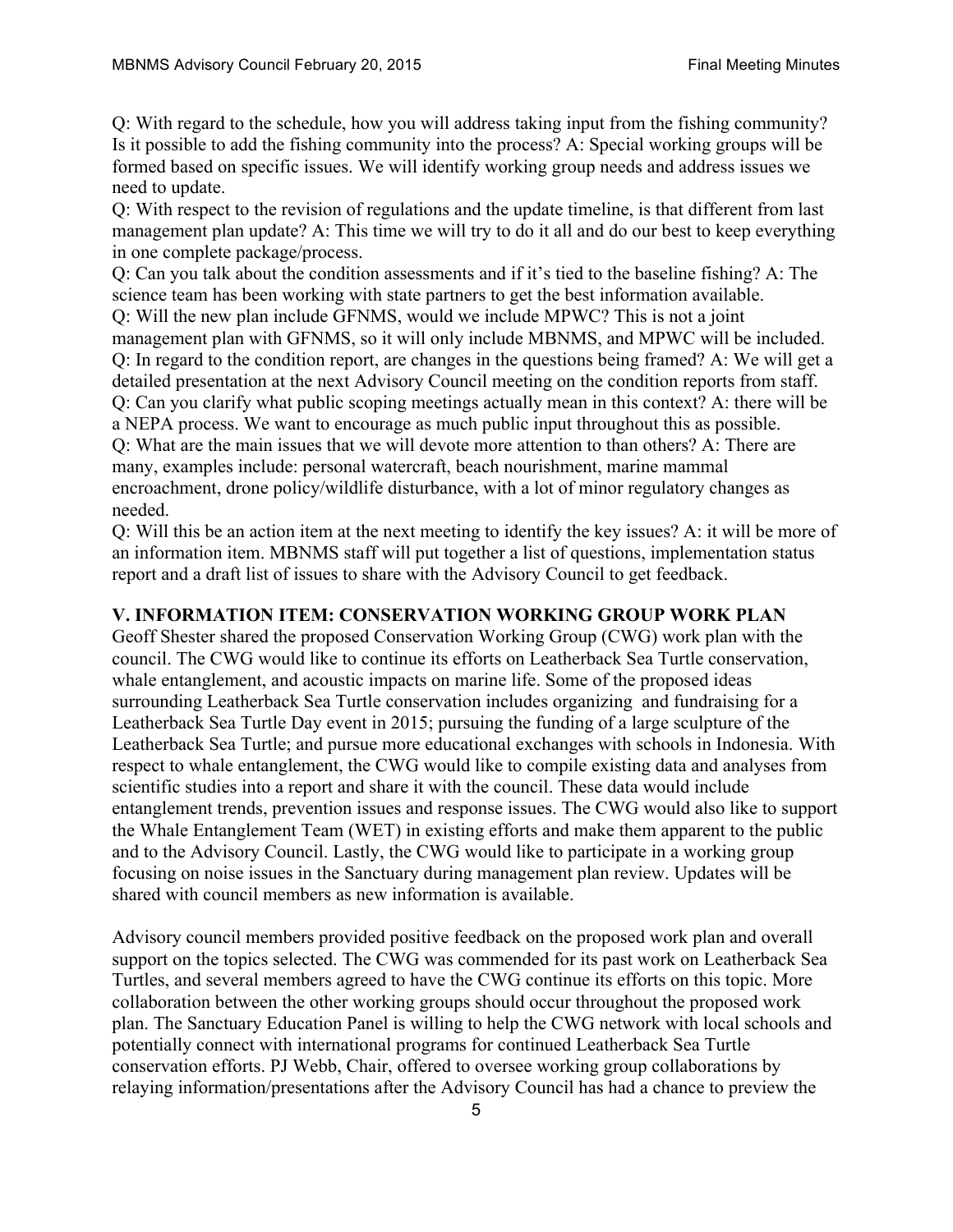information and make its recommendation(s). Members expressed the need for continuous evidence-sharing in order to advise the Sanctuary Superintendent on the aforementioned topics. It was recommended the Advisory Council think about engaging in actions that will complement similar work other departments or agencies have done and/or are doing.

#### Advisory Council Member Discussion:

Q: Is there science that says we will have a worse whale entanglement situation in the future? Is the increase in entanglements due to increase in whale population or increase in reporting rate? A: There is a lot of uncertainty on whether or not there's been an increase in whale populations vs. an increase in the rate of entanglement reports. We do know Gray whale and Humpback whale populations are increasing but we don't know if there have been more entanglements due to the presence of more whales or if more people are reporting entanglements. It is wise not to jump to conclusions at this point. What the CWG is suggesting to do is to delve deeper into this issue by asking some of these questions and provide information.

#### **VI. INFORMATION ITEM: REVISED INTRODUCED SPECIES RULE**

Paul Michel and Karen Grimmer provided a brief background on the Introduced Species Rule and progress made since 2008 when the MBNMS management plan was released. In 2013, a new regulation was put out by NOAA. Department of Fish and Wildlife and the aquaculture industry provided comments and raised some concerns regarding the definition of introduced species. They pointed out that it didn't recognize there has been a number of introduced species of shellfish that had been cultivated for over 100 years, specifically in Tomales Bay. Additional comments were made about the proposed regulation and how it didn't allow consideration of future aquaculture permits. In 2014, NOAA proposed to amend the rule from 2013 to provide for introduced species of shellfish from commercial aquaculture projects in all state waters. MBNMS regulations will be modified to allow authorization for a valid permit, license or other authorization issued by the State for commercial shellfish aquaculture activities conducted in state waters of MBNMS involving introduced species of shellfish that NOAA and the State have determined to be non-invasive and would not cause significant adverse impacts. For GFNMS, NOAA will not adopt authorization authority for similar projects in state waters at this time and will revert to the proposal from March 2013, which prohibits introduction of introduced species; exempts state permitted commercial shellfish aquaculture activities within Tomales Bay only; and provides an exception for the catch and release of striped bass. ONMS and the State (CDFW, OPC and CCC) will finalize a Memorandum of Agreement (MOA) to define the consultation process for reviewing proposed shellfish aquaculture activities involving cultivation of introduced species in sanctuaries. NOAA will publish an announcement of the effective date of the final regulations in the Federal Register and can be found here: http://www.gpo.gov/fdsys/pkg/FR-2015-02-19/pdf/2015-03486.pdf.

Advisory Council Member Discussion:

Q: Have you developed guidelines for the special permits that are consistent with the administration's roles? A: Yes, specific definitions have been included using the administration's definitions. The same semantics are being used, which are detailed in the MOA.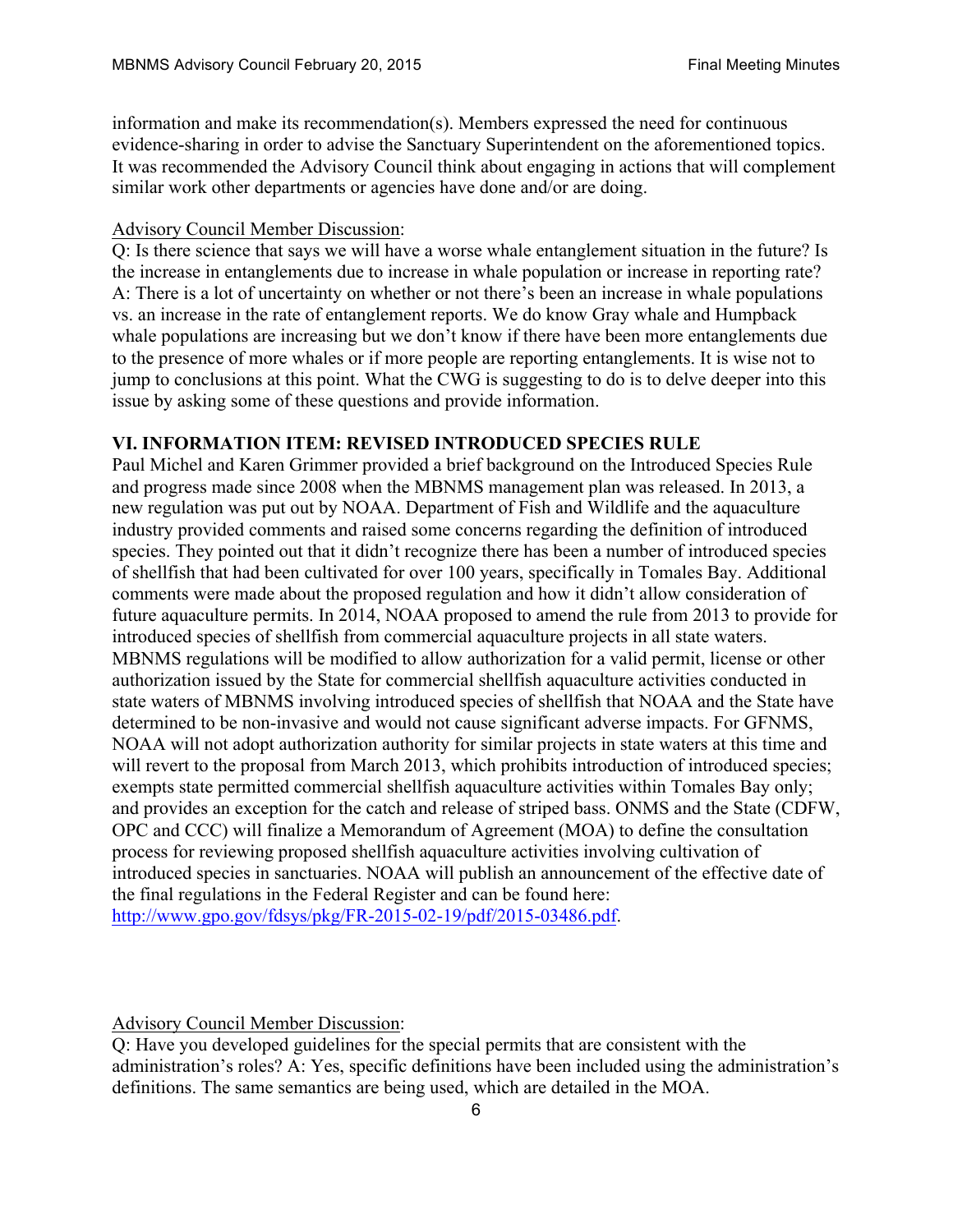Q: Can you clarify what has changed since the last rule? A: We now have an established regulation prohibiting introduced species in federal waters and allowing for the potential for future shellfish aquaculture projects involving non-invasive shellfish, similar to what has been occurring in Tomales Bay.

Q: What are the details for deterring invasive vs. noninvasive? A: The details are in the MOA, which describes the procedure in which NOAA and the State of California would resolve any dispute about a permit application related to the issue of whether or not the shellfish is noninvasive or not and if it would cause harm to the marine environment.

Q: Does this rule include the Delta/SF Bay? A: No, only federal waters.

#### **VII. STANDING ITEM: WORKING GROUP UPDATES**

Conservation: Plan on interacting with the RAP more regarding the CWG's work plan.

Education: Recruiting for primary seat. The SEP met in December at a combined gathering with the Monterey Bay Environmental Educators (MBEE) network. A lot of information-sharing and collaboration took place. The SEP's next meeting is on February 23<sup>rd</sup> at Elkhorn Slough with MBNMS Research Coordinator, Andrew DeVogelaere, who will talk about research activities that may intersect education and be integrated or related to education programs. The SEP will continue to collaborate with the MBEE and CREEC networks to get information out to schools about education priorities.

Research: The RAP met on in January and discussed what is going on at CSUMB with regard to marine science. Additionally, the RAP agreed in principle to form, as needed, an expert panel to help review acoustic issues that come before the Advisory Council. Andrew DeVogelaere and the MBNMS research team have already put together an acoustics group comprised of acoustic experts from the region.

Recreation and Tourism: Brian Nelson is working on the next newsletter and encourages comments and questions or anything that could help him in this endeavor. Mike Bekker attended the AT&T ProAm golf tournament and made contacts to market MBNMS at the tournament next year. At the last meeting, the Fundraiser for Team Ocean was discussed. Since then, is has been put off until the end of 2015/beginning of 2016. Team Ocean is in a re-branding effort of all citizen science and volunteer programs. Matthew Stout from the National Office attended the meeting and supports the efforts to brand the Sanctuary with the local community. Ideas were shared of how to effectively display Sanctuary information on local businesses.

#### **VIII. ADVISORY COUNCIL MEMBER ANNOUNCEMENTS/REPORTS**

Dave Feliz: Recently received \$1 million from the Fish and Wildlife Service for the Coastal Wetlands program for marsh restoration. Elkhorn Slough received funding, for salt marsh restoration. He will be in Washington for COAST week. An intern will be taken on to do shorebird surveys and outreach. Naturalist training is underway to work with the education program.

Paul R.: The California Collaborative Fisheries Research Program (CCFRP) monitors rockfish and lingcod populations using catch- and-release hook-and-line fishing. CCFRP has now completed eight seasons of fishing using volunteer anglers only. It has a comprehensive database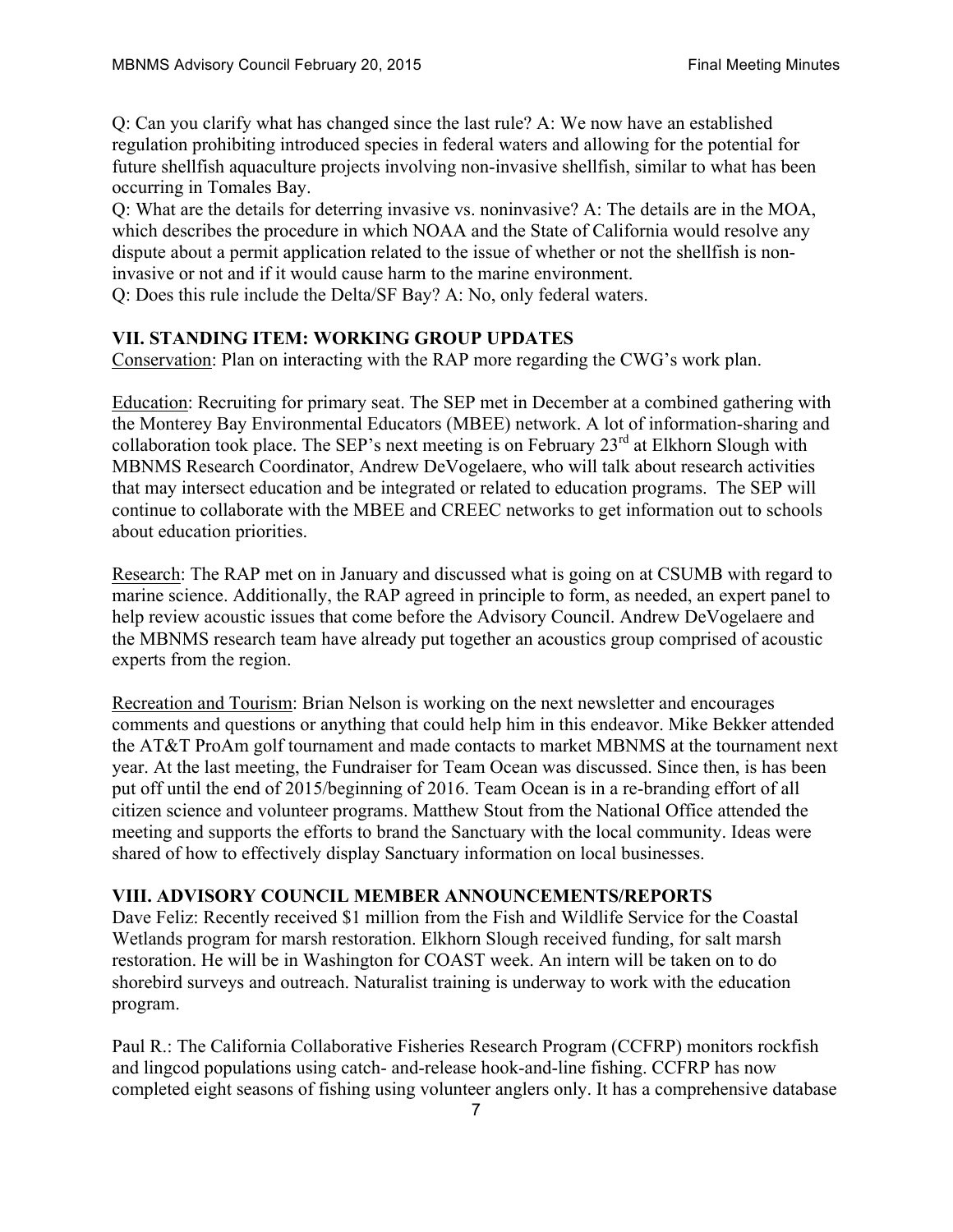for MPA monitoring in the central coast. A workshop about the long term monitoring study will be held next month on March 21<sup>st</sup> at Moss Landing Marine Labs, 1PM-4PM.

Kirk: Warm weather will impact deciduous trees and fruit harvests. Department of Water Resources predicts we may get 20 days of rain in March. On the issue of sustainable groundwater, there have been ideas of using recycled water and acquiring drinking water from other sources, like solid water ponds in Salinas. There will also be a series of discussion on the Monterey Peninsula and Salinas Valley regarding the Sustainable Groundwater Management Act content.

Steve S.: Work has been done on developing the Monterey Bay Fisheries Trust (MBFT), centered on the groundfish fishery. In order to protect and preserve that fishery, the MBFT can own rights to fish species locally. The clean-up dives have begun, twice a month with volunteers. There will be a larger clean-up on Earth Day.

Mike: The hospitality and tourism sectors are not at same level in terms of revenue figures as in 2008, but competition, marketing and sales have improved. Tourism reached record numbers over the President's Day weekend.

Ed: AMBAG meeting with representatives to familiarize with their concerns. But as it stands now, AMBAG's general concerns are: air quality, environmental issues and jobs.

John: The last MPWC meeting in December 2014 was productive. MBNMS staff put together the list of criteria needed to be met for a public safety agency to be qualified for MPWC use in the Sanctuary. The issue derived from the last management plan, in which regulations were put together for how jet skis were used at the time. Now, big-wave surfing practices have changed and jet skis are primarily used for safety support. Members of the surfing community, Shawn Dollar and Ed Guzman, have been proactive in working with MBNMS staff and Advisory Council members to address these criteria. The MPWC group left the meeting feeling optimistic about the new framework. Shawn and Ed are hoping to create a new volunteer safety organization with the ability to operate in a way that MBNMS can permit.

Rich: There is a Fly Fishing show in Pleasanton this weekend. The community supported fishery, Local Catch has recently changed its name to Real Good Fish. For more information go to: http://www.realgoodfish.com/home.

Steve L.: The Fisheries Service is rolling out a new initiative this year to focus on a small number of priority species in order to prevent extinction. The idea is to focus on a half dozen species listed as endangered and are significantly declining. Of the six species, three of them occur in Monterey Bay: Leatherback Sea Turtle, central California coast Coho Salmon and the southern resident Killer Whale. NMFS fully recognizes it cannot fully recover species on its own, so it is looking to partners for assistance. There may be funding in FY17 for the initiative. In the meantime NMFS is reaching out to everyone who can and will contribute to this national initiative.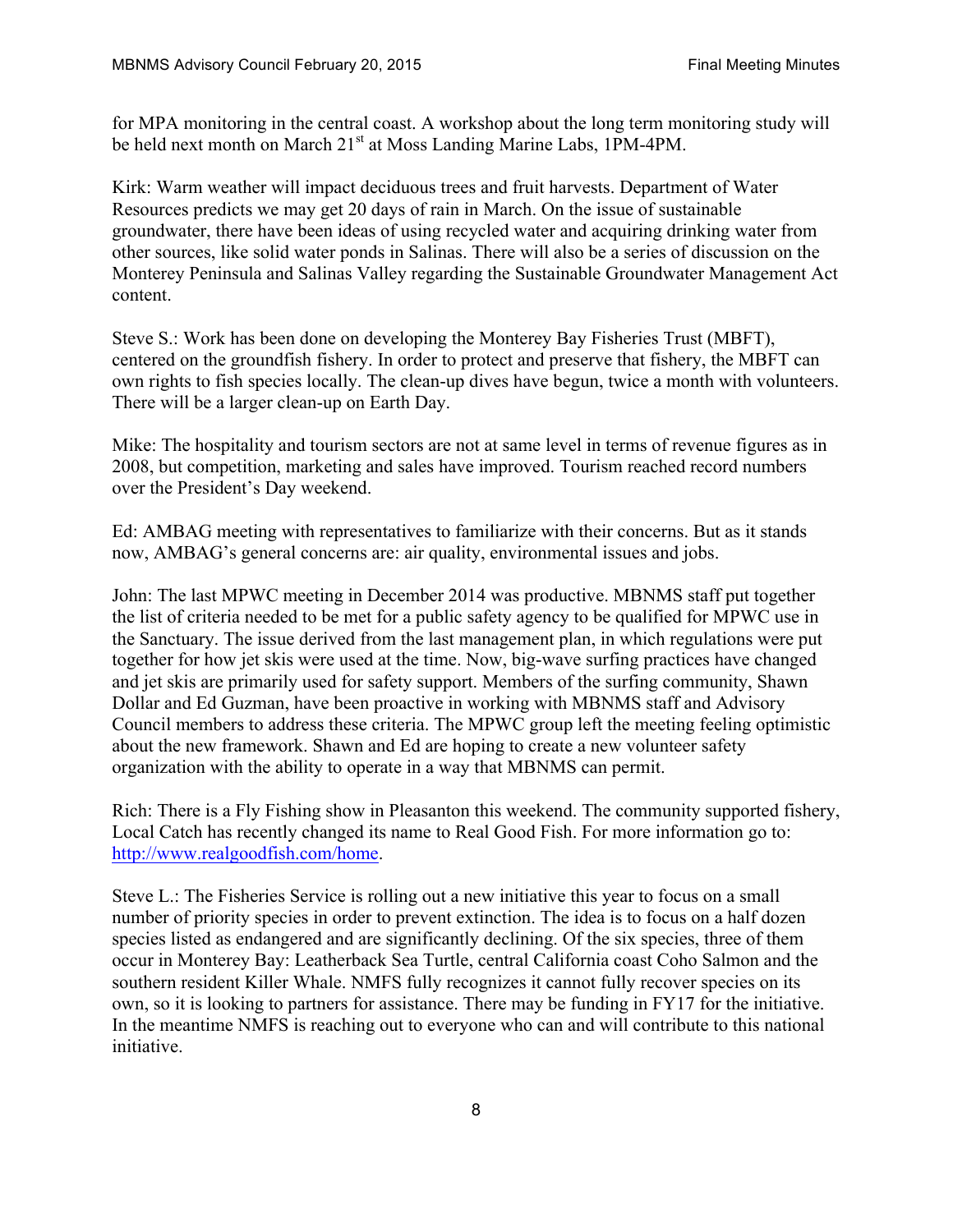Paul M.: Another presidential initiative rolling out this week, "Every Kid in a Park," targeting fourth graders. The purpose is to involve fourth graders in national parks, national wildlife refuges and sanctuaries. More information will be available as details are finalized. At the last AWQA meeting, discussion concentrated on the future of AWQA on the central coast and how to better meet the needs of growers.

PJ: It has been a very busy tourist season down in Cambria. Issues with water availability have been apparent as more tourists come into town. The new seasonal program, "Elephant Seal Ambassadors," has involved some interesting outreach pertaining to Elephant Seals on State Parks. Harassment of Elephant Seals is still occurring as people attempt to capture photos/video with these animals at unsafe distances. The outreach has been going well and education about these animals is important for tourists to understand. The Friends of the Elephant Seal App is a good source of information about Elephant Seals and is available in many different languages. There has been a Sanctuary nomination submitted on February  $2<sup>nd</sup>$ , tentatively called the Chumash Heritage NMS. The nomination application is currently with the West Coast Regional office.

Barton: Participated in the release of an entangled Humpback in early November 2014 with Pieter Folkens. It was tangled in a buoy anchor line in 5000ft of water for 25 days.

Dan: There are many topics to address, but one of the topics of interest involves the Martin's Beach, (south of Half Moon Bay) situation. Several years ago a gate was put up across the road on Highway 1. Currently, several lawsuits are in progress. Recent State law passed directing the State Lands Commission to pursue eminent domain to reestablish access at Martin's Beach. A study is being done right now to document historic use. The CEMEX plant is under an ongoing investigation and the CCC intends on wrapping up the issue for the deep water desalination project begins. It is still an unresolved case, but it remains at the top of the priority list.

Mariela: Update on the new statewide trash amendment: the final staff report was released on December 31, 2014. On February  $2<sup>nd</sup>$ , a notice was released on the adoption of the amendment to pass April 7, 2015. The Ocean Plan Desalination Amendment update included responding to letters. The SWRCB hopes to release the staff desalination report for the final proposed desalination amendment and response to comments by March 20<sup>th</sup>. Other work has been with Steve on Sanctuary Ecologically Significant Areas (SESAs) and they hope to have an interpretation of all the results from reference sites by March. Different guidelines for discharge into the ASBS have been developed. The state is divided into the south, central, and north regions and from the discharges, the SWRCB has 26 discharges they can apply for to obtain general exceptions under compliance plans.

Geoff: The forage resolution from two years ago supported the federal fishery managers policy goal of preventing new fisheries from developing on the forage fish without first studying the impacts. Now, they are taking final action at the March meeting. They are also looking at potentially taking final action of bycatch in the drift gillnet fishery and establish bycatch caps for endangered turtles and whales. There will be a Marine Resource Committee meeting in Marina on March  $4^{\text{th}}$ .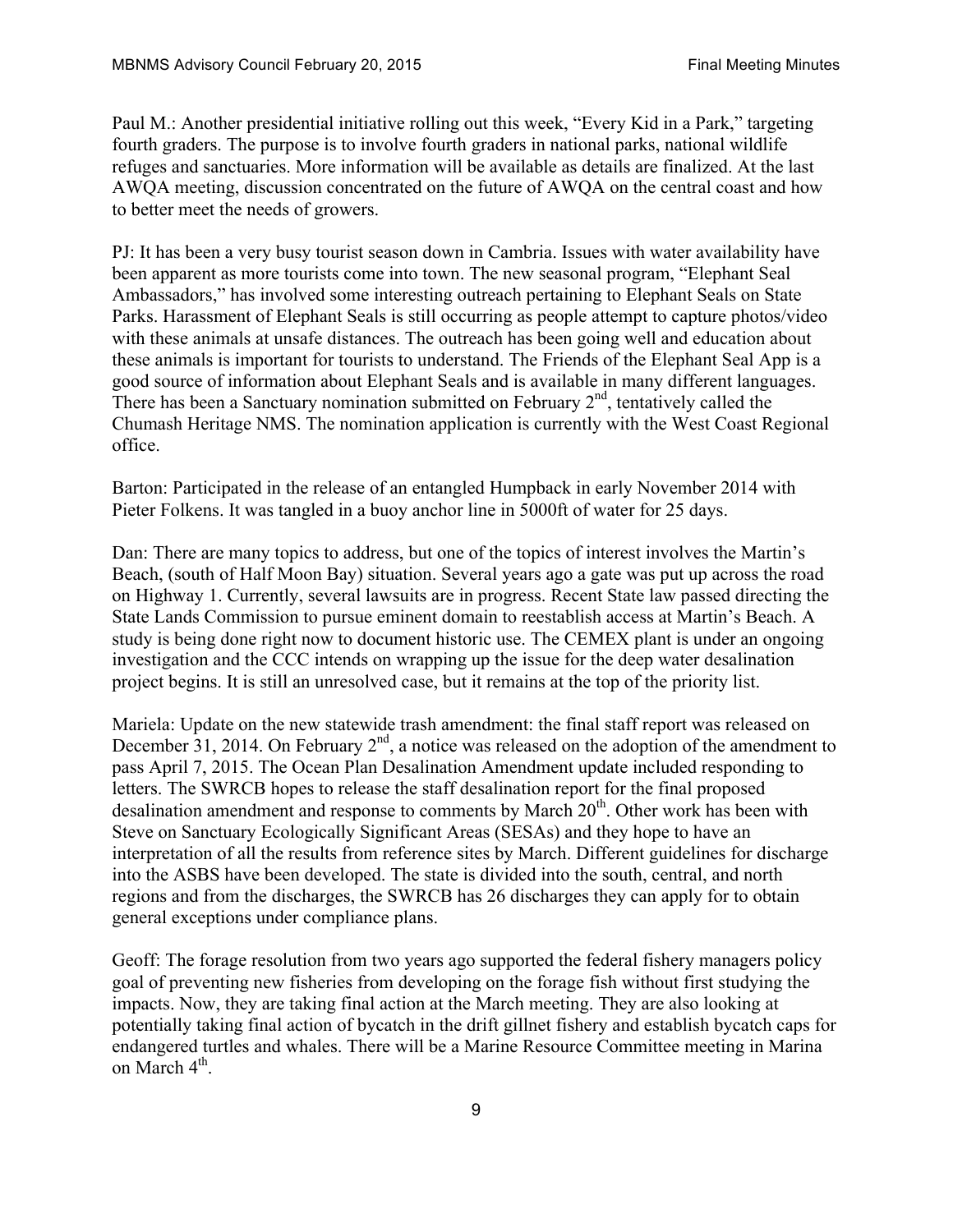Kathy: To follow-up on fisheries and bycatch, the caps are not set in place but are being considered by the take reduction team. There are management issues of duplicating standards and regulations. Regarding the smartphone application work is being done on EcoCast, details on accessibility will be forthcoming. For more information go to: http://ecocast.arc.nasa.gov/. With regard to whale safety and shipping, the take reduction team will be meeting in Long Beach from March 16<sup>th</sup>-19<sup>th</sup>. There is a program through the Moyer grant to repower commercial vessels with less pollutant engines. There has been interest from the fishing community in getting the "Fishermen in the Classroom" program back for outreach efforts. Fish & Wildlife is having an informational meeting on pre-season salmon on February  $26<sup>th</sup>$  in Santa Rosa. A fellow consumer and advocate, Johnathan Gonzalez has a website,

http://organiccreativity.com/eatusseafood/which contains a lot of information including, Pacific Fishery Management Council (PFMC) information and links to YouTube videos. It can be a useful resource.

LT Shannon Anthony: A couple of the most recent violations the USCG addressed happened in the beginning of January 2015. One was in GFNMS involving a sewage discharge case. Work has been done on a new campaign, "Call It In" to encourage the public to report any suspicious activity to the USCG. Pangas are still an issue and has expanded. Call directly to the USCG command center, 911 or on channel 16. GFNMS will receive a presentation at its next Advisory Council meeting on the Coast Guard's involvement in the Sanctuary from the perspective of law enforcement. LT Anthony will be on maternity leave soon and LT Joe Giammanco will fill-in.

Max: The Sea Slug Soirée will be on March 21<sup>st</sup> in San Francisco. For more information follow this link: http://www.farallones.org/events/.

Captain Jim: Seems like the salmon populations are migrating north and the crab populations are migrating south. There is no albacore in this entire southern sector, which could be attributed to the warmer ocean temperatures.

Cyndi: The Ocean Protection Council has a science advisory team, made up of 26 esteemed scientists, to help the State tackle emerging science questions, gather the science and assemble the information so policy makers can understand. On February  $25<sup>th</sup>$  from 10AM-5PM, at 1515 Clay St., in Oakland, there will be a symposium, "Readying California's Fisheries for Climate Change." It is open to public, and will include informational and working sessions with the scientists. Go to openspaces.org for more information and raw data.

# **IX. ACTION ITEM: RECREATION & TOURISM GROUP IDENTIFIED AS SUBCOMMITTEE; WORK EXTENDED FOR ANOTHER YEAR**

Approval of Recreation & Tourism Business subcommittee name and work extension for another year.

MOTION: Kirk Schmidt made motion, Mariela de la Paz Carpio-Obeso seconded.

**MOTION: Passed, unanimous decision**

(Vote: 14 in favor, 0 opposed, 0 abstentions)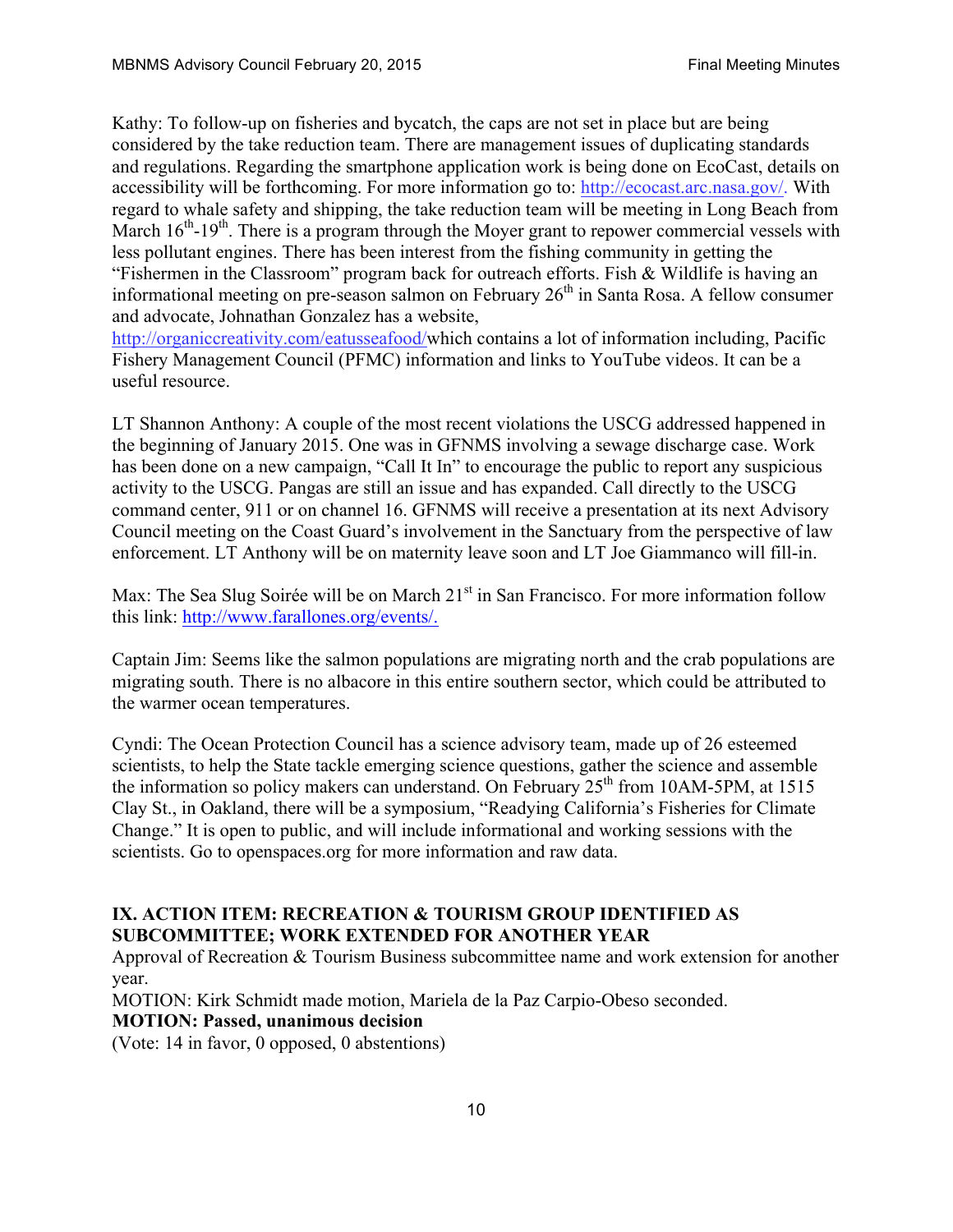# **X. INFORMATION ITEM: RESOURCE PROTECTION UPDATE**

Council members received a brief update on resource protection activities involving: acoustics/noise, the CalAm Test Slant Well, and unmanned aircraft systems (UAS). Karen Grimmer highlighted the latest information about noise activity in the Sanctuary. She mentioned the NOAA Ocean Noise Strategy, which is currently under internal review. This is a multifaceted strategy pursuing the goal of articulating NOAA's vision for addressing noise impacts over the next 10 years. Phase I of this strategy involved looking at "CetSound," cetacean and underwater sound field mapping, to determine where sound is occurring in sanctuaries. Phase II has been in progress since 2013 and comprises the development of a policy document on noise strategy and noise reference stations. Content includes an executive summary and chapters on the noise strategy and its connection to managed species, acoustic habitat, characterizing aquatic soundscapes and case studies.

### Advisory Council Member Discussion:

Q: The management plans that come out of this process will inform our management plan process? A: The work that is being done with noise is going to inform our management plan process.

Q: With regard to the seismic issue and Sanctuary's lack of authority to put in regulations governing sound, will the Sanctuary pursue an expansion of authority and/or add regulations to govern noise during the management plan update? Or is there something else that needs to happen? A: The management plan process is the vehicle for addressing these issues, however it will depend on where we end up based on input from NOAA, working groups, other agencies, etc. Paul envisions three possible outcomes from this work: 1) we could end up better informed about noise and its impacts and effects. Therefore when authorizations and permits are considered and consultations occur, we can better affect those projects; 2) we might get to make policy statements about noise in the Sanctuary; and 3) we might get to a place where we are suggesting authority and regulation(s) on noise. But because we are still in the discovery stages of this noise issue, the management plan process is the place to start the discussion. Q: Is the idea that NOAA is going to create these guidelines about noise and then individual people will do their best to implement them? How would coastal shipping be affected? A: One of the cornerstones for the framework is acquiring the science to understand what the soundscapes and impacts are. We are still in the beginning stages, so putting in standardized listening stations would be a big first step.

Q: Isn't there a model that already exists for sound gathering stations? A: NOAA has a collaborative program with the Navy and other partners. In the US, there are nine established stations and the idea is to expand the number utilizing sanctuaries as sentinel sites. However, there is no coordination to synthesize the information to understand the data, ask questions and make informed management decisions.

Q: Are you aware that some of the fishing gear are required by regulation to have acoustic pingers on their nets and that commercial fishing boats use sonar? A: Both points are understood and duly noted.

Q: Is someone looking at the acoustics and frequencies of whale watching boats and their proximities to whales? A: There is concern over that issue on Olympic Coast with Orcas. The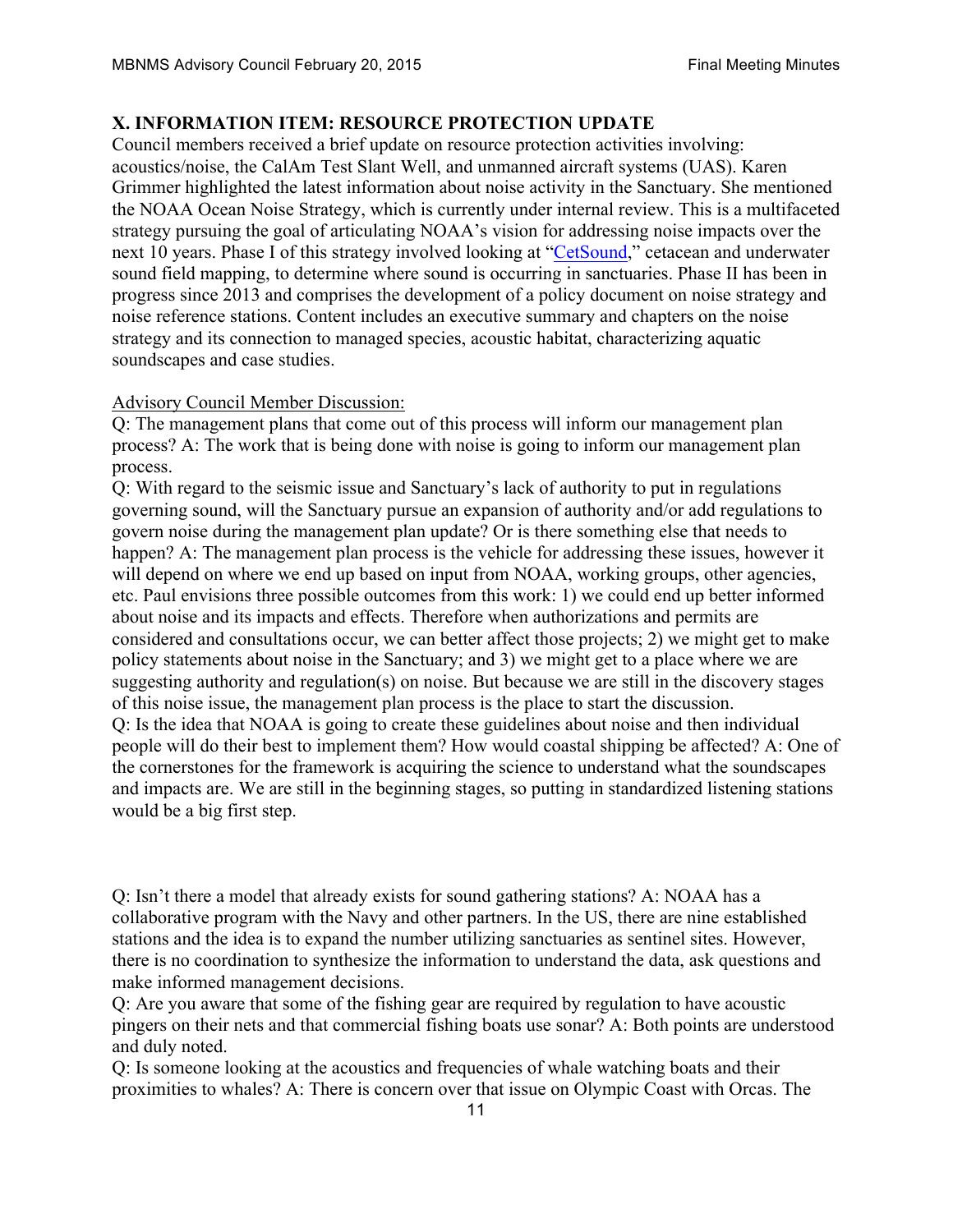large vessels are probably going to be more of a concern. A recent IMO has passed guidelines for any new ships being built to try to reduce any cavitation, which is related to the noise made by the propellers.

Next, Karen spoke about the latest progress of the CalAm Slant Test Well at the CEMEX plant in Marina, CA. Because the slant test well goes beneath the seabed, which is in the submerged lands of the Sanctuary, MBNMS is the federal lead on this project. The goal of the test well is to gather geologic, hydrogeologic and water quality information. In September 2014, the environmental assessment (EA) was completed. In October, the finding of no significant impact (FONSI) was put out and in December, MBNMS authorized the Coastal Commission's coastal development permit for this project. On December 10, 2014, work began. Since then, regular site visits have taken place. On February  $19<sup>th</sup>$ , drilling of the slant test well was completed and the target of 760ft. was reached. Now, water samples and gravel packing are taking place as the pipe is slowly removed. Seaward beach restoration has also been completed to restore the sand dune and protect the Snowy Plover habitat nearby. Because Snowy Plover season will begin soon, nest surveys are being done and daily monitoring has taken place.

#### Advisory Council Member Discussion:

Q: Is it true there was a sensitive plant species siting that halted operations? A: At the beginning of the drilling, Monterey spineflower was spotted where the drill was supposed to go. As a result, the drilling location had to be completely reconfigured. Subsequently, a fence was built around the patch of Monterey spineflower to act as a barrier to protect it.

Q: What would the process be for you to issue a permit to move forward after the test well is completed and the CEMEX site is ready to move ahead? A: That would be an entirely new project and would require new permits from all of the responsible agencies.

Q: How big is the diameter of the small end of the pipe? A: About 24in.

Q: Are they going to put any device on the intake end of the pipe to avoid taking in small fish? A: No since this well is subsurface.

Q: Do you know what the daily capacity and cost difference is between this well and rain water? A: The slant well is merely pulling up enough water to keep the pumps pumping and take water samples. It is not being treated or used.

Q: Is there a time limit for this project? A: Yes, this is a three-year project. One year for construction and about two years for full operation followed by decommissioning.

Lastly, Karen discussed unmanned aircraft systems (UAS) in the Sanctuary. MBNMS addresses overflight disturbance through a mix of educational outreach, regulatory and enforcement approaches. Our regulations (in conjunction with other animal protection acts) explicitly prohibit the harassment of living organisms including disturbance from the air within MBNMS. In addition to the general prohibition against disturbance of marine mammals, turtles and birds, MBNMS regulates and prohibits the operation and use of motorized aircraft, which includes: model aircraft, quad copters and drones within four specific, restricted overflight areas. These restricted overflight zones exist due to their proximity to sensitive habitats. In areas without overflight restrictions, use of the UAS is permissible as long as there is no disturbance to marine mammals, turtles and birds. FAA considers UAS's to be aircraft, which makes them subject to FAA rules applied to all aircraft. The FAA has mechanisms to allow or exempt use of drones, whether you are a state or federal agency doing search and rescue, a commercial operator or a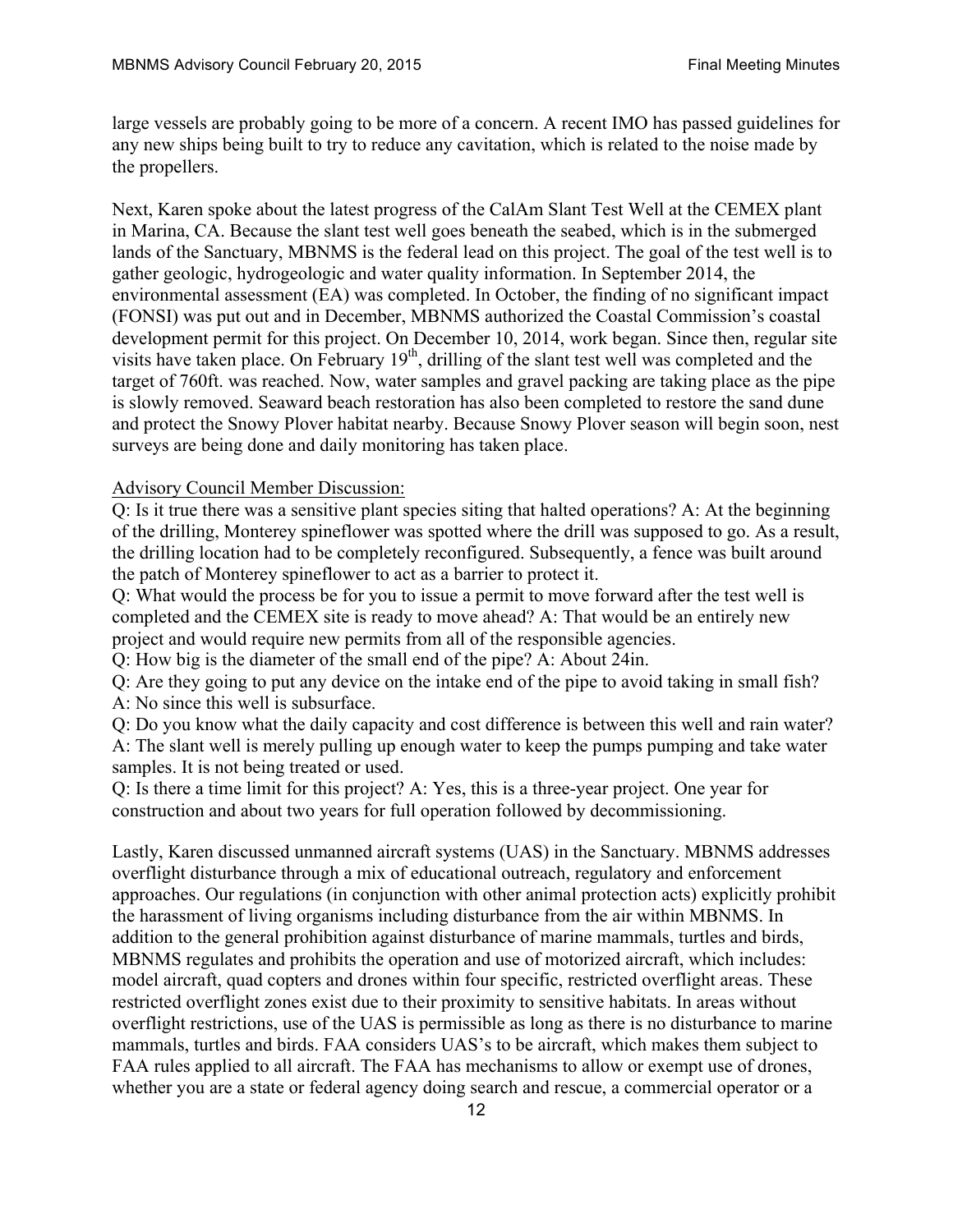hobbyist. These mechanisms are different from MBNMS regulations and do not necessarily have the same interpretation as the FAA.

Advisory Council Member Discussion:

Q: What made you choose those regions instead of omitting the entire peninsula? A: These are regulations established since designation, although they were revised in 2008. We do allow some, permitted use in those overflight areas. An example would be a film crew wanting to shoot content at Bixby Bridge. MBNMS would issue a special-use permit for a specific day and specific time for specific use.

Q: How far inland do the zones go? A: From mean high water out to approximately five miles off shore.

Q: What is going to take precedence over FAA regulations? A: We will continue to coordinate and consult with FAA. Keep in mind the missions of the different agencies; FAA is concerned with safety and to ensure the safe operation of any aircraft for people. Our regulations comply in state waters.

Q: Is the wildlife disturbance from the UAS's primarily a sound issue? A: We still aren't sure yet on the impact. It could be a crouch issue, visual or sound cue. More information is needed to determine the impacts.

Q: Is there any room for collaboration with the fishing industry? A: That is a good point and would be valuable to explore.

If anyone sees that kind of disturbance, please let us know or call Bob Yrena. Please help us do education and outreach of this issue.

# **XI. ADJOURN**

The next meeting will be on April  $17<sup>th</sup>$  in Santa Cruz, CA.

Adjourned at 3:40PM

## **APPENDIX A. MT. MADONNA SCHOOL SPEECH FOR PUBLIC COMMENTS NOT ON THE AGENDA**

#### **2014-15 Boating Law Speech**

**Grace**: We are the 5th grade class from Mount Madonna School in Watsonville and we have been working on an environmental project to help support the Orcas of the Monterey Bay. We chose to focus our project on the orcas after we found out that many of our everyday choices directly affect the survival and health of the orca.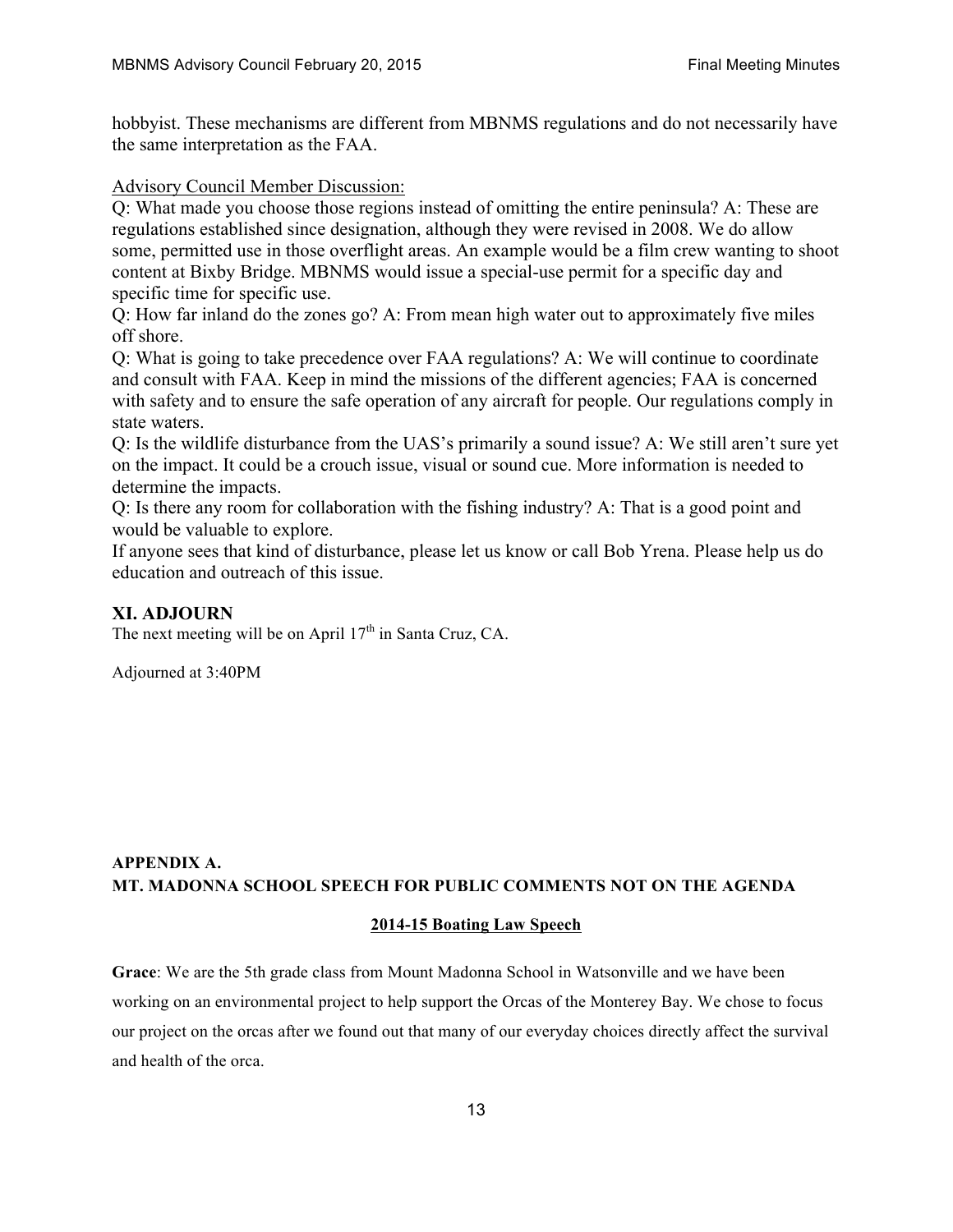**Maddie**: In fact, our Monterey Bay host one of the most endangered of the orcas as they come in search of Salmon, the Southern Resident Orcas with as few as 78 left, which means they could easy become extinct in our lifetime.

**Denali**: Through researching this topic we have found that one major threat to orcas and all whale species is contact with boats and water vessels like kayaks and paddleboards. Although most boating accidents are not on purpose, they often cause harm and death to the whale and can endanger the people in the boats. In fact collision with whale watching boats was found to be the number one type of boating collision when tracked by the International Whaling Commission.

**Simone**: Boats cause a few different types of threats to the whales. For instance, they can collide with the whale and can seriously cut or kill a whale. Although the whale may heal from the cut it lowers their ability to survive as they heal and with 78 left each whale counts. According to wildwhales.org the three most common whales struck by boats are Fin Whales, Humpback and Killer whales. All of these whales live in our Monterey Bay. In fact Luna, and orphaned orca, sadly came too close with boats and ended up dying from a collision.

**Summer**: Another harm from boats is the exhaust on the water when a boat idles. This exhaust is at breathing level for the whales and so for them it is like us lying on the drive way with a car running. One study from Vancouver found that the boat exhaust inhaled by orcas is five times higher than found on a stretch of a LA freeway! This study also showed how the temperature of the air and water cause the exhaust to just hang out right on top of the water instead of floating up.

**Bryce**: Noise from the boat and the boat's instruments can be a threat to whales as well. The engine and the instruments like sonar on a boat can interfere with the whale's ability to communicate. Killer whales rely on their highly developed vocalizations and hearing ability for navigating, finding prey, and communication. When the noise interferes in affects their ability to hunt or to find their pod.

**Amirah**: Lastly, often people are excited to see a whale and will gather round at the sighting on one. This causes the whales to become stressed as they are often protecting their calf or may feel threatened. Whales have shown signs of stress like tail thrashing when many boats and kayaks surrounded the whale. This can end in the whale trying to escape and colliding with surrounding boats. In one study from